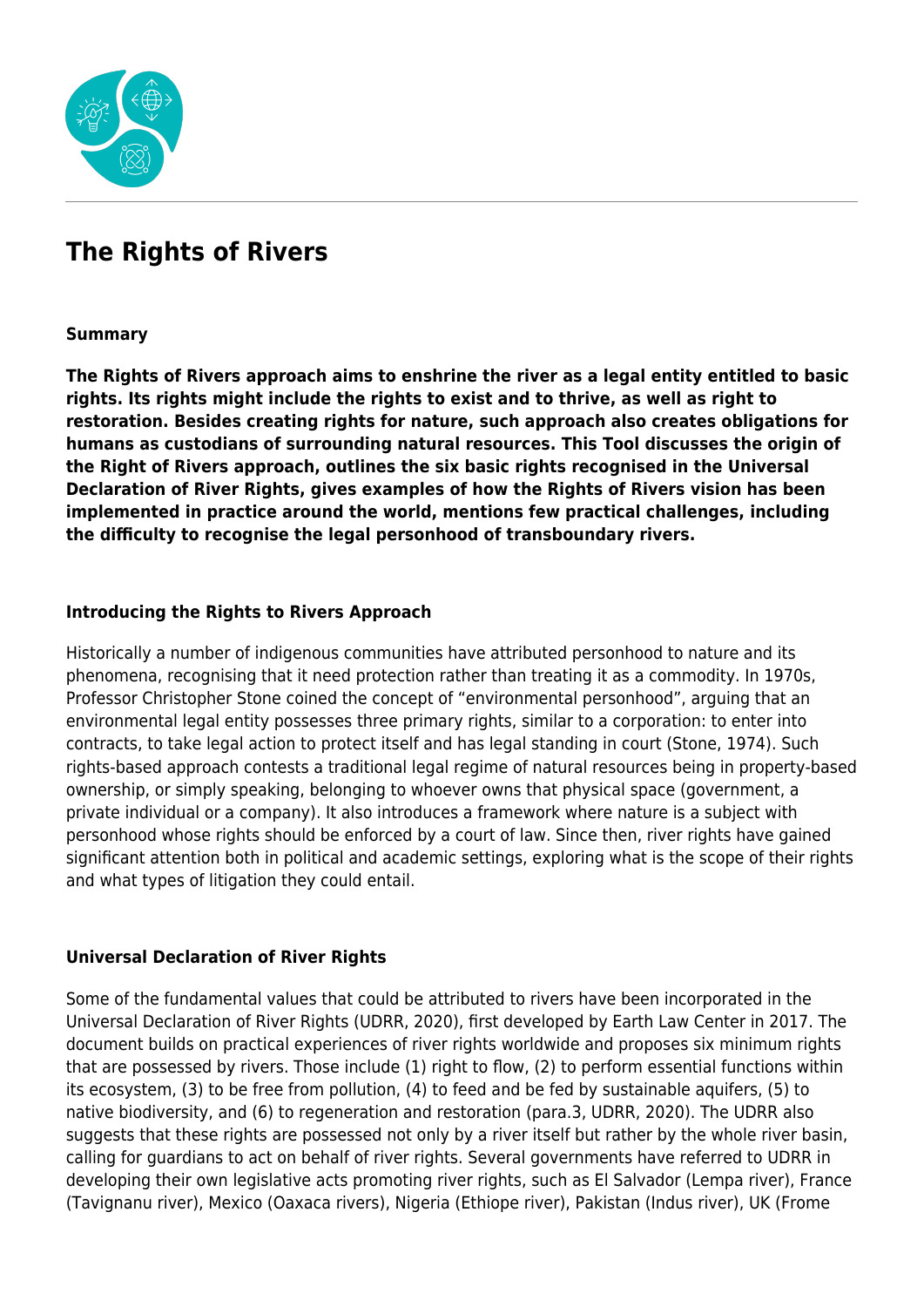river), and Serbia.

## **Rights of Rivers in Practice**

In 2017, this rights-based approach had a major breakthrough when four rivers across the world received recognition of their legal rights – in New Zealand, Colombia and India. These examples attest to rising importance of rights-based approach to environmental protection. Entitling rivers with same rights as corporations enables local communities to enforce those rights in court, however, these rights have been so far recognised only in national jurisdictions, not in international treaties (Earth Law Center, 2020). Whether incorporated in legislation or affirmed in a judicial process, nature rights are typically stipulated in several ways within national legal system, such as in form of constitutional rights, recognising nature's legal personhood or emerging from indigenous jurisprudence. Where a special legislation recognising nature rights has not been in place yet, courts have taken forward the legal doctrine to reflect importance of nature protection.

- **Ecuador:** In 2008, the country recognised the constitutional right of Mother Earth, including a new chapter in its Constitution. This chapter provides for rights for nature and acknowledges that nature in all its life forms has the rights to exist, persist, maintain and regenerate its life cycles (Berros, 2015). Similar pathway has been followed by Bolivia in 2010, when the government passed the Laws on the Rights of Mother Earth, recognising nature as a "legal person of public interest" and establishing an ombudsman to advocate for its rights (Earth Law Center, 2020). While in both countries the movement for nature rights has been driven by indigenous groups, in Ecuador the legislative process was conducted in a participatory manner where indigenous groups advised on a transition to an ecocentric legal regime.
- **New Zealand**: In 2017, New Zealand has passed nation-wide legislation which provides certain environmental areas with a legal personality. These areas (Te Urewera, covering Lake Waikaremoana, and Te Awa Tupua, including Whanganui River) correspond to historical settlements of indigenous Maori people and reaffirm their deeds of settlement and property rights (O'Donnell and Talbot-Jones, 2018). This comes since over a century of advocating for the colonial government to reduce its negative impacts on the river.
- **Colombia**: In 2017 the Constitutional Court of Colombia recognised the legal personality of the Atrato river, deciding that pollution of the river went beyond violation of indigenous rights of the communities that depend on such river and violated the river's rights itself. The decision highlighted a need to accord better protection to river's resources and remediate the pollution. Important to note that such a legal breakthrough was only possible due to efforts of a Colombian umbrella NGO which engaged representative of various indigenous organisations (Earth Law Center, 2017).
- **India**: Another instance of judicial recognition of river rights occurred same year in India when the High Court of Uttarakhand established the legal personhood of rivers Ganga and Yamuna, since they are sacred and central to existence of Indian population (O'Donnell and Talbot-Jones, 2018). Here we see again a clear link established between the biodiversity and local culture. In a neighbouring Bangladesh the Supreme Court has followed suit and in 2019 recognised all rivers as living entities with rights equal to those of humans.

### **Legal Personhood of Transboundary Rivers**

International treaties concluded by riparians to manage their transboundary waters rarely provide for rights of local communities, instead ensuring principles of fair and equitable utilisation and no harm caused by one riparian's water use to others. However, if one country recognises or grants special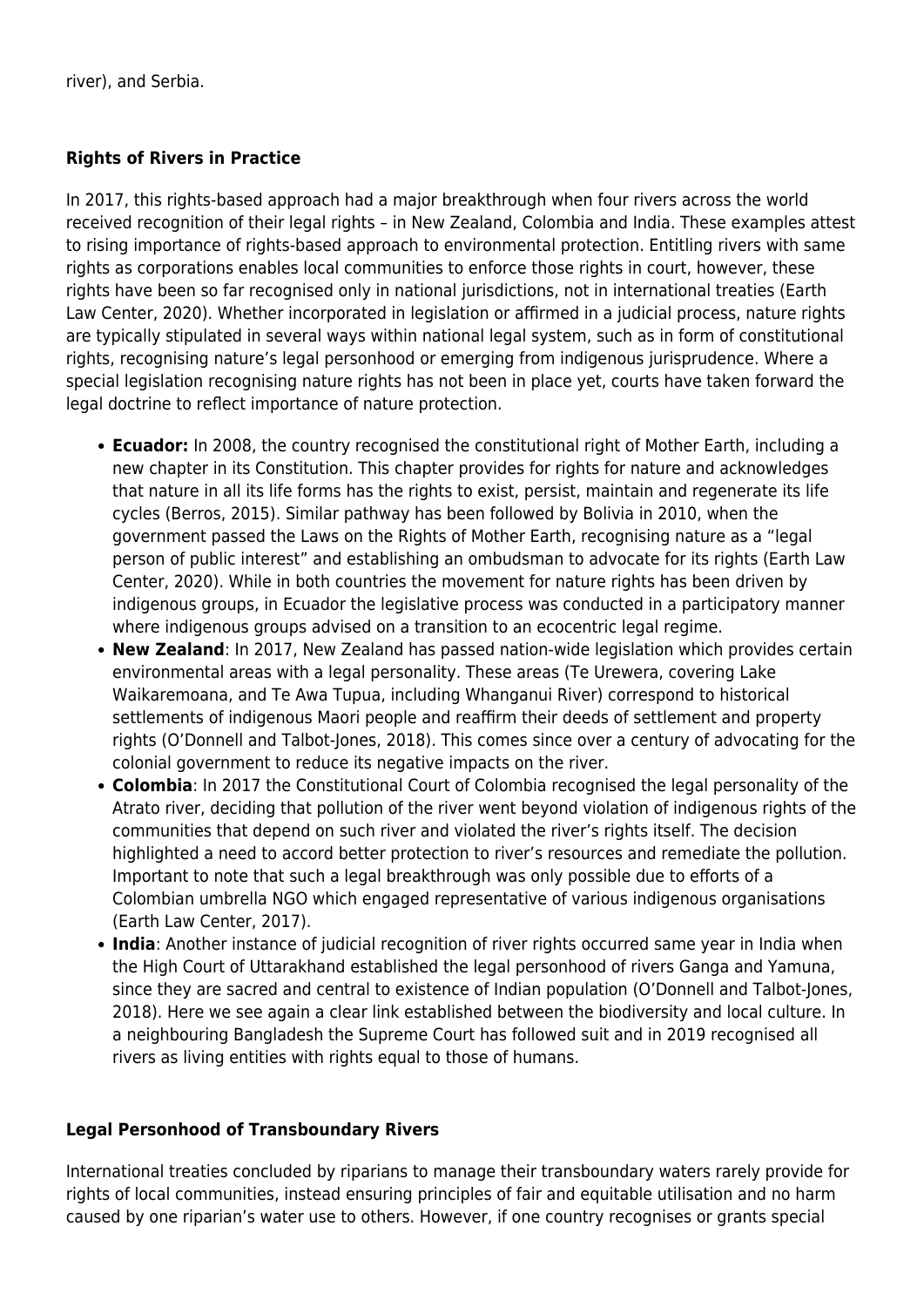rights to a river which hasn't been done in its neighbours sharing the river basin, then it becomes almost impossible to effectively protect the river from environmental harm (Eckstein et al, 2019).

In a transboundary context the rights of rivers might come under the umbrella of public trust doctrine, where each nation is obliged to protect its natural resources for public interest and benefit of future generations. Transboundary rivers would come under such public trust protection, where the local communities appear both owning and benefiting from trust's interests (f.e. UN Trusteeship Council has been suggested to manage the Jordan River in 1998, (Fry and Chong, 2019)).

## **Implementation Challenges**

Facilitating a legal transition from assessing only benefits which natural resources provide to humans to recognising interests and needs of natural entities could be challenging. But enforcement of river rights could prove more difficult than getting their legal recognition, especially in absence of strong governance frameworks and guardianship. Here are some examples of challenges faced in trying to implement the Rights to Rivers Approach:

- **Legal retribution:** For example, a case of Lake Erie in the United States (Pallotta, 2020) has been reversed by the community itself which was previously advocating for granting the lake special rights. After the legal recognition has been approved, the community feared legal retribution and challenged the municipal government for constitutionality of their decision.
- **Lack of enforcement mechanisms**: in Ecuador, where nature entities enjoy constitutional rights since 2008, a local NGO has won the legal action against a construction project over Vilcabamba river but has been unable to enforce the decision (Wheeler v. Director de la Procuraduria General del Estado en Loja, 2011; Whittemore, 2011). Leveraging compliance from a private developer company requires significant lobbying and financial resources which activist groups usually lack.
- **Transboundary jurisdictions overlaps**: enforcement of transboundary river rights is even more challenging. In case of India, the High Court decision has been appealed and reversed by its Supreme Court, saying that government's responsibilities as guardians of Ganga and Yamuna rivers are unclear since those rivers extend beyond the state borders (Salim v State of Uttarakhand & others, 2017; O'Donell, 2017). This creates an issue of jurisdiction and concerns for who is accountable for river's actions, in particular when those rivers are flooding. Such controversy resulted in the Court denying both rivers their former rights.